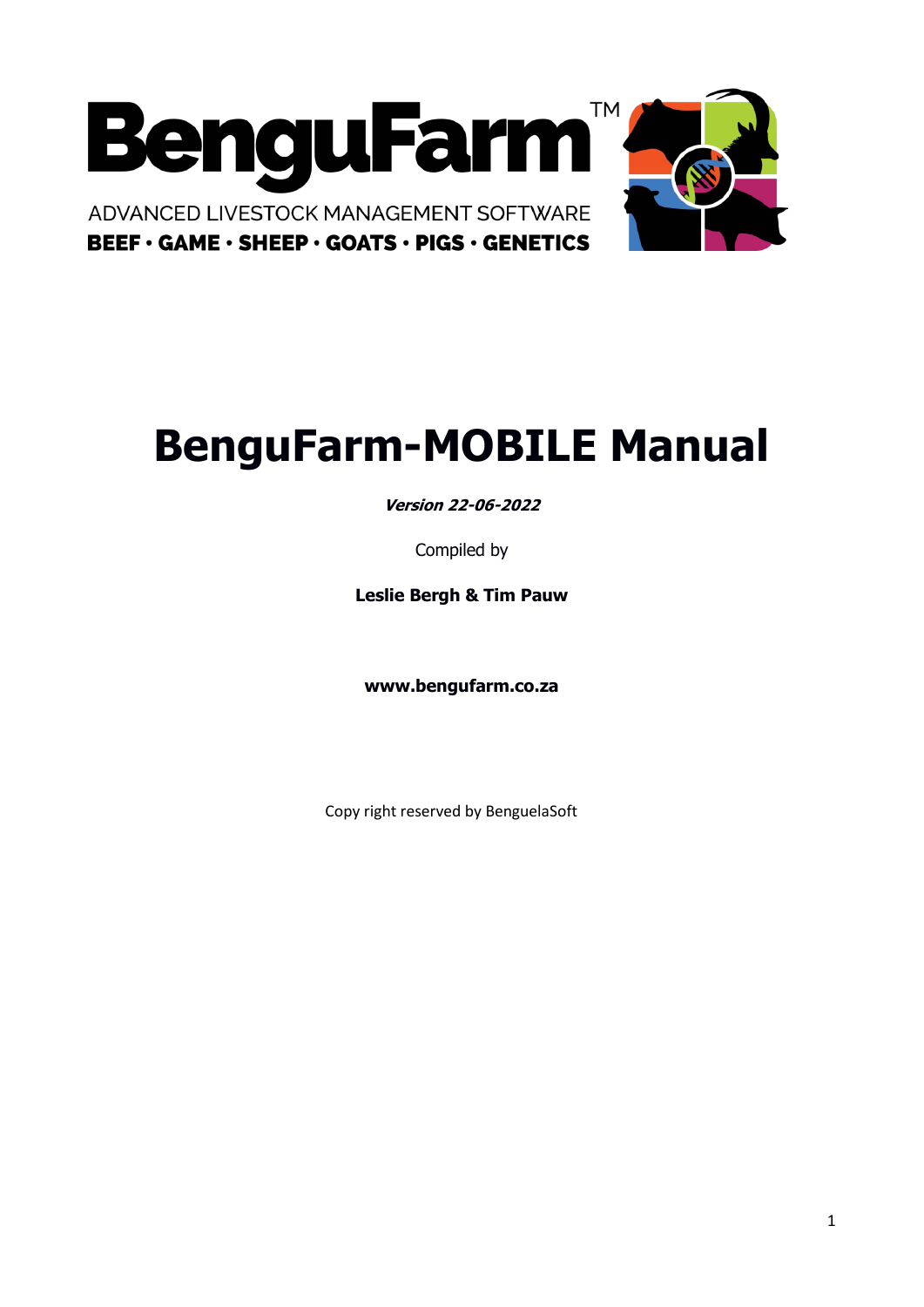# **1. About BenguFarm-MOBILE**

BenguFarm -MOBILE is a separate mobile application (app) for Android and Apple iOS which is installed and operates separately from BenguFarm for a desktop/laptop (BenguFarm DESKTOP) on an Android phone or tablet or an Apple iOS iPhone or iPad. The main function of BenguFarm-MOBILE is to operate as a data capturing tool in the field as well as to lookup the most important animal information. Data can be synchronised between BenguFarm-MOBILE and DESKTOP. BenguFarm-MOBILE is designed to work sideby-side with BenguFarm-BEEF and BenguFarm-SHEEP & GOATS modules. There is a separate app BenguFarm-MOBILE for GAME to be used side-by-side with BenguFarm-GAME. Under existing license conditions, a user must have a valid BenguFarm-BEEF or BenguFarm-SHEEP & GOATS license to able to use BenguFarm-MOBILE.

# **2. Please note:**

- 2.1. The instructions in this manual are applicable to BenguFarm-MOBILE version 2.08, 1 April 2021 working in combination with BenguFarm-DESKTOP version 1 April 2021 or newer. You are strongly encouraged to update both BenguFarm MOBILE and DESKTOP to these versions or newer.
- 2.2. The manual will further refer to BenguFarm that are installed on a personal computer of laptop as BenguFarm-DESKTOP, or just DESKTOP.
- 2.3. BenguFarm-MOBILE (hereafter called MOBILE) can be installed on smartphones and tablets running Android v4.4 (KitKat) or later or iPhones/iPads running iOS v10.2 or later operating systems.
- 2.3. MOBILE is only available with English as language option.
- 2.4. All the screens on MOBILE have a menu located to the left of the screen. On small screen devices such as phones, this menu is hidden. It can be accessed by clicking on the 3 lines icon located top left of screen. On tablets the menu will always be visible.

# **3. Install BenguFarm-MOBILE:**

#### 3.1. **Android users:**

- 3.1.1. Go on your ANDROID smartphone or tablet to www.bengufarm.co.za > Downloads > Software and download BenguFarm MOBILE **v2.43, 10 June 2022** (or newer version) and install it. **Please note**: You need to press the link button for about two seconds to start the download. At this stage, the smartphone or tablet should be set to accept "Unknown Sources - All installation or apps from unknown sources". This should be able to be done under Settings > Security on a smartphone. Newer versions of Android may not have these options and will prompt the user to allow the installation from an unknown source when installing. The unknown source settings are necessary as MOBILE is distributed from outside Google Android App-Store.
- 3.1.2. Go on your PC or laptop to www.bengufarm.co.za > Downloads > Updates and download BenguFarm Update **v21 April 2022** (or newer version) and install it. This version is required to work with MOBILE **v2.33, 15 March 2022** (or newer version).

#### **3.2 Apple users:**

3.2.1 Go on your iPhone or iPad to the Apple App Store. Search for "BenguFarm MOBILE". You can download and install BenguFarm MOBILE like any other app from the Apple App Store.

# **4. MOBILE Login:**

# 4.1. **Create BenguFarm-CLOUD Users:**

- 4.1.1. Access to MOBILE is controlled by creating users who are allowed to login to MOBILE. Each user will have a username and password. The users are created on a webserver to which MOBILE connects to authenticate user access. The webserver is called BenguFarm-CLOUD.
- 4.1.2. In DESKTOP, go to Data Send/Receive > Synchronize BenguFarm MOBILE.
- 4.1.3. Ensure the computer is connected to the Internet.
- 4.1.4. Click on "Edit BenguFarm MOBILE Users".
- 4.1.5. The first time this function is used, you will be required to enter the details of the user with administrator rights (the administrator). This is the user who will have rights to, if necessary, create and change other users. Most MOBILE clients will probably not have the need to create any additional users in addition to the administrator. There however needs to be at least an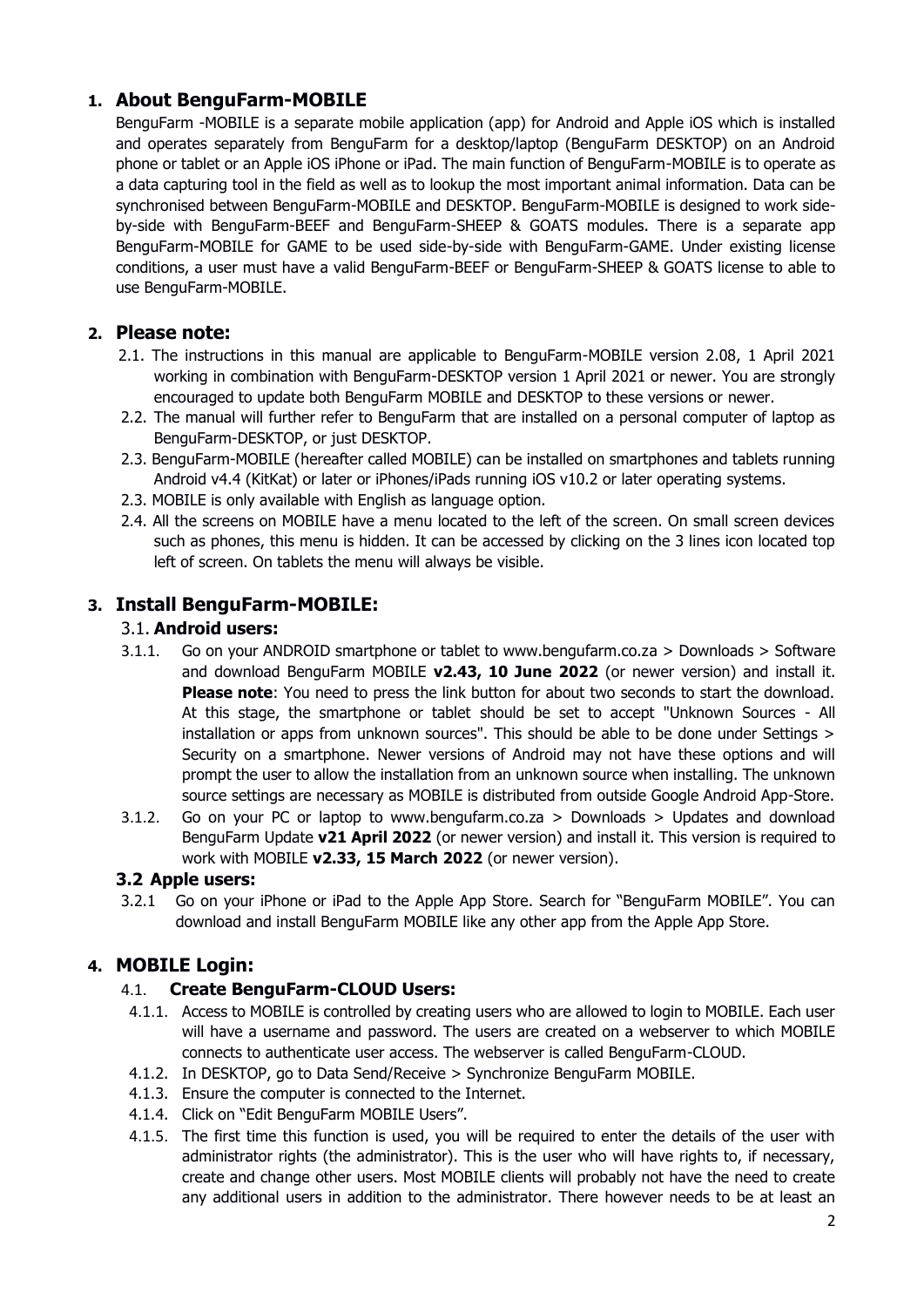administrative user. Enter all the administrator's details. The administrator's password and email address must be entered in duplicate to ensure it is correct. When done, click on "Create Administrator". **PLEASE NOTE**: The administrator's username and password are selected by the administrator him/herself.

- 4.1.6. The BenguFarm-CLOUD Services window will now open. If need to, you may now create additional BenguFarm-MOBILE users. Just close the window if you do not want to create and/or edit additional users.
- 4.1.7. You can always at a later stage go back to the BenguFarm-CLOUD Services > BenguFarm CLOUD Users window to add additional BenguFarm-MOBILE users and/or edit information. Please note that in the section "Herd(s) this user has access to" (at the bottom of the screen) the access this specific user has to herds can be set.
- 4.1.8. **If you forget your administrator's password**, click again on "Edit BenguFarm MOBILE Users". You will be asked to login. At the bottom left corner of the login screen, click on "Forgot Password". Then enter the e-mail address of the administrator, as entered when you created the administrator or, if the email address was changed, that email address. Click on "Request Password Reset". BenguFarm-CLOUD will send an e-mail to the administrator's e-mail address. The e-mail will contain a link. When you received the e-mail, click on the link or "copy" and "paste" the link into your web-browser, for example Google Chrome. A page will open where you can enter a new password for the administrator.

# 4.2. **LOGIN on MOBILE:**

- 4.2.1. Select the BenguFarm icon  $\mathbb{R}^2$  on your smartphone/tablet.
- 4.2.2. The "Login"  $\bigoplus$  screen will be displayed.
- 4.2.3. Enter your customer number (BPU…), username and password and select "Login". Your smartphone/tablet will have to have Internet access at this point of time to be able to login.
- 4.2.4. Due to the usage characteristics of MOBILE a user is not required to login every time when opening MOBILE. After successful login, you may use MOBILE for 30 days without the need to login again. During this period, you can just click on "Login" without entering a username or password to open MOBILE. MOBILE will attempt to verify login credentials in the background. If the credentials could not be verified for a period exceeding 30 days, you will be required to login again.
- 4.2.5. Once logged in, the "Home"  $\blacksquare$  screen of MOBILE will be displayed. From here you can access the different functions of MOBILE.

# **5. Multiple Databases:**

MOBILE can handle multiple databases. To add a new MOBILE database or change the database you are

working in, click on "Change Herd"  $\overline{S}$  from the "Home" **n** screen. The "Change Herd" screen allows a user to "Select" a herd to work in, "Add" a new database and "Delete" an existing database. Each database should correspond to a database on the DESKTOP as setup at Options > Databases menu. You do not need to give a new database a name. The name will be updated automatically during synchronization.

# **6. Important information regarding synchronization of data:**

# 6.1. **Please take note:**

- 6.1.1. If there are multiple databases on DESKTOP, only one database can be synchronised at a time. In other words, each database must be synchronised separately.
- 6.1.2. When data from a particular database on DESKTOP is synchronized, ALL herds (species) on the relevant database's data are automatically synchronized.
- 6.1.3. Photos can be sent from DESKTOP to MOBILE as an additional option. Only the animal's main photo (selected as the Default photo in DESKTOP) as well as other photos selected to be displayed on reports will be send to MOBILE by default. The reason for this is the limited capacity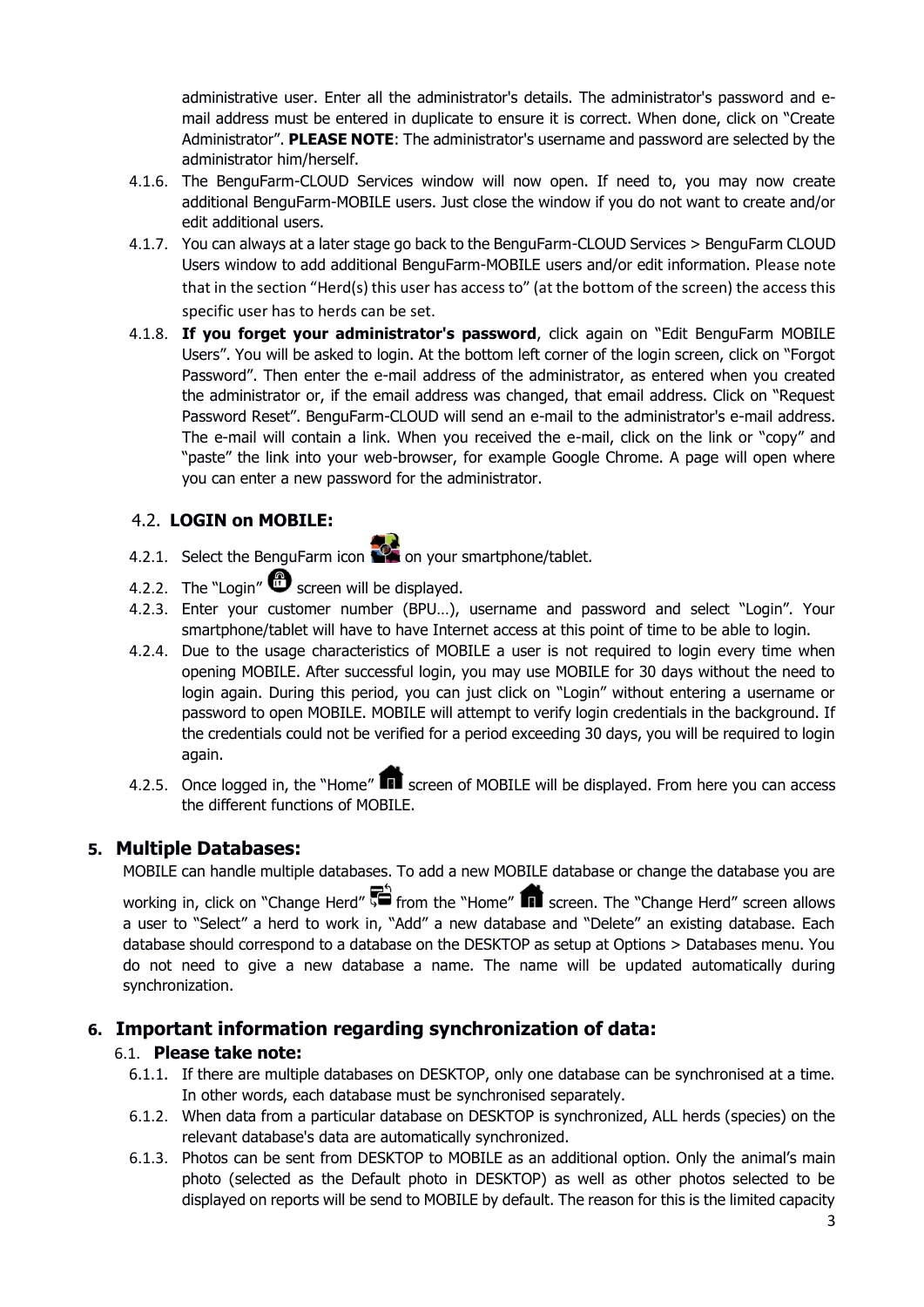of many smartphones and tablets. You may select the "Import All Photos" option on MOBILE's synchronization screen if you want to import all photos.

- 6.1.4.Data synchronization between MOBILE and DESKTOP can be done via Wi-Fi connection (where the computer and smartphone/tablet can communicate with each other using a Wi-Fi "ROUTER") OR with an Internet connection (BenguFarm-CLOUD is used as an intermediary to make this possible).
- 6.1.4.1. With **Wi-Fi** selected as the synchronization method the IP address and PORT are used as the communication parameters. Look on DESKTOP what these parameters are and fill it in on MOBILE.
- 6.1.4.2. With **Cloud Services** selected as synchronization method the BenguFarm account number (BPU...) and Computer Identification Code (CIC) are used. To ensure this synchronization method will work, please check the following:
	- 6.1.4.2.1. The BenguFarm account number (BPU...) and Computer Identification Code (RIC) should be registered on BenguFarm's administrative system. If not, please contact Naomi Havenga at 082 696 8306.
	- 6.1.4.2.2. The BenguFarm account number (only the number, without "BPU") and Computer Identification Code (RIC) must be recorded on MOBILE.
	- 6.1.4.2.3. The client must be activated on the BenguFarm administrative system for BenguFarm-MOBILE. If not, please contact Tim Pauw from BenguelaSoft at accounts@benguelasoft.co.za.
- 6.1.5. Synchronization of photos:
	- 6.1.5.1. With the **Cloud Services** selected as synchronization method photos are NOT sent from MOBILE to DESKTOP. The photos are simply too big and will too quickly exhaust the user's Internet data. The photo record links will still be sent. The user will need to the copy photos with e.g. Windows Explorer to the correct folder on the DESKTOP.
	- 6.1.5.2. With **Wi-Fi** selected as synchronization method, the photos taken with MOBILE will be sent to DESKTOP during synchronization.
- 6.1.6. Make sure your smartphone/tablet and computer's date and time corresponds.

# **7. To synchronize data:**

# 7.1. **In DESKTOP:**

- 7.1.1. Go to any of the databases the CLOUD user has access to. It does not need to be the specific database you wish to synchronize with. DESKTOP will automatically select the correct database in a multi database scenario. If you are synching new animals or performance test data to DESKTOP, you are however recommended to be in the applicable database you are synching to.
- 7.1.2. Make sure that the appropriate lists such as Camps, Contacts (e.g. the veterinarian involved), Vaccines, Remedies & Supplements, Diseases & Injuries, Medicines, etc.) you plan to select in MOBILE from the relevant list was set up in DESKTOP [Settings > ... ] BEFORE the data is sent to MOBILE, since it is not possible to add new list items to lists in MOBILE at this stage.
- 7.1.3. Go to Data Send/Import > Synchronize BenguFarm MOBILE. **Please note**: The screen works for the database in which you are currently in DESKTOP.
- 7.1.4. At Device Connection Type, select the type of connection (Wi-Fi or Cloud). Note the parameters in the block to the right which are applicable to selected connection type.
	- 7.1.4.1. With "**Wi-Fi**" selected, the computer IP and PORT will be displayed. In certain circumstances more than one IP could be listed. Select the correct IP through which the router connected to the computer/laptop. The PORT can be changed for cases where the default port number conflicts with existing computer settings.
- 7.1.5. Addition synchronization options can be set on the "Advanced Options" tab. As the name indicates, these options are meant for advanced users. The exception is the "Upload Photo Size" setting where a user can set the size photos will be resized to when sent to MOBILE.
- 7.1.6. Click on "Start Synchronization Server". DESKTOP will now start to listen to incoming connections from devices running MOBILE which wants to synchronize with the specified connection type.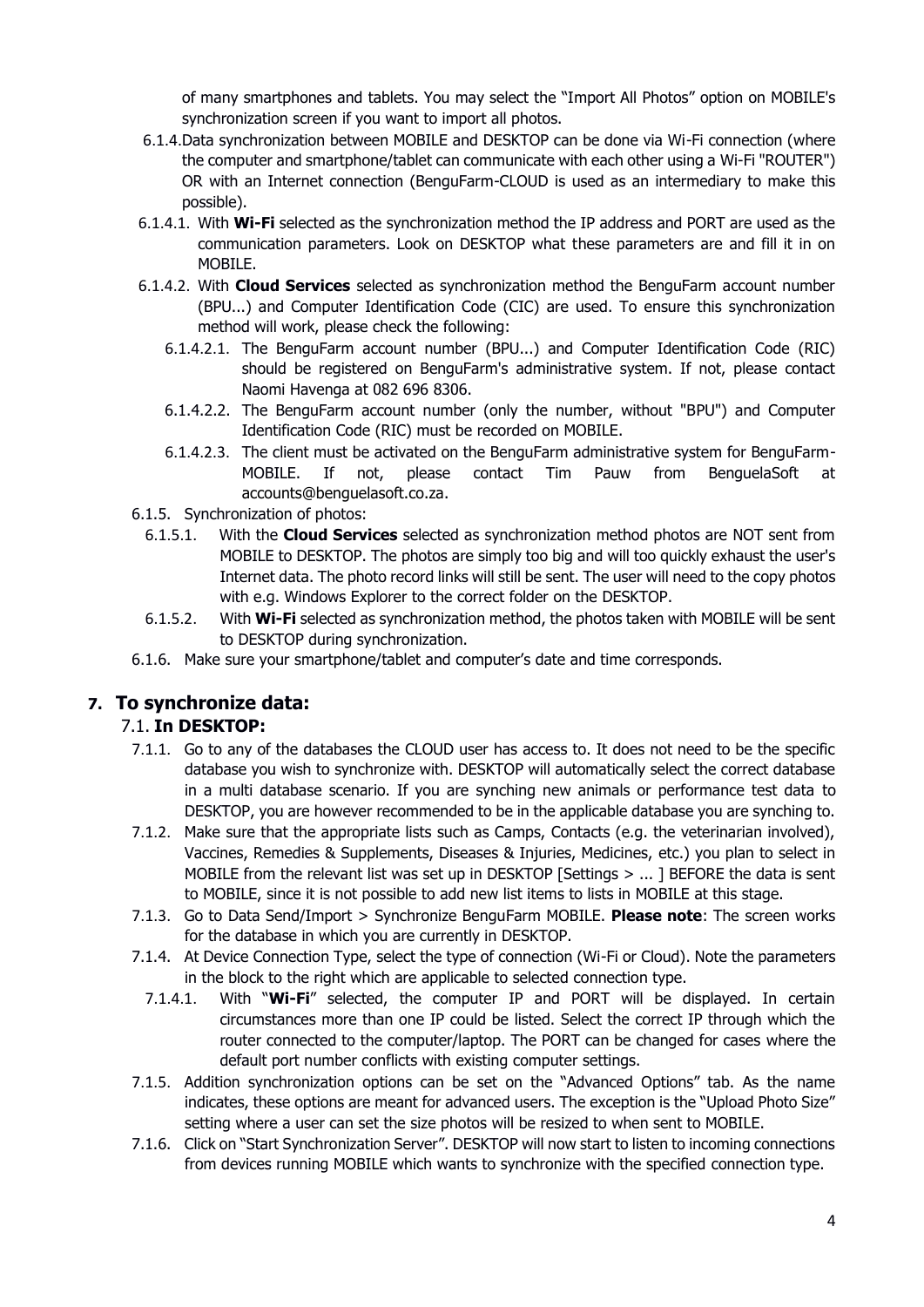# 7.2. **In MOBILE:**

- 7.2.1. On the "Home"  $\blacksquare$  screen, select "Synchronize Desktop"  $\clubsuit$ .
- 7.2.2. At "Mobile Database and Synchronization Options", select the appropriate option:
	- 7.2.2.1. Select the Mobile database you wish to synchronous with DESKTOP.
	- 7.2.2.2. To send data entered on MOBILE to send DESKTOP, select "**Export New Data to DESKTOP**".
	- 7.2.2.3. To send data that has been changed/added/deleted on DESKTOP to MOBILE, select "**IMPORT New Data from DESKTOP**".
	- 7.2.2.4. To send photos that have been added on DESKTOP since the previous synchronization to MOBILE, select "**Import Photos from BenguFarm DESKTOP**". This option is disabled by default since many smartphones/tablets have limited capacity and may not have enough space to save many photos. **Please note**: This option is only available where synchronization is done via Wi-Fi connection. By default, only the animal's default photo and photos marked for reports are synchronized. Select "Import All Photos" if you also wish to import the animal's other photos.
	- 7.2.2.5. To delete all data on MOBILE, select "**Empty MOBILE Database**".
		- 7.2.2.5.1. **Please note**: The "Empty MOBILE Database" option can only be selected if "IMPORT New Data from DESKTOP" is marked. The option "Export data to DESKTOP" cannot be marked at in this case. This option is therefore used to clear the database in MOBILE and then re-import all the data in applicable database from DESKTOP.
		- 7.2.2.5.2. This option should also be selected if data from another database need to be imported into MOBILE. **Please note**: Remember to first send the data changed/added on the current MOBILE database to DESKTOP (see "Export NEW data to DESKTOP" above). If "Empty MOBILE Database" is selected, the MOBILE database is cleared, and the data cannot be recovered. This means that BenguFarm DESKTOP and MOBILE both keep a type of "log" of when what data have been changed, so the entire database do not need to be send back and forth each time, but only those records which were added/changed/deleted since the last time data was exchanged between DESKTOP and MOBILE.
- 7.2.3. At "Connect to PC via" select the same method of communication (Wi-Fi or Cloud) as chosen in DESKTOP.
- 7.2.3.1. With "**Wi-Fi**" selected, enter the IP address and PORT as displayed in DESKTOP in the corresponding fields in MOBILE.
- 7.2.3.2. With "**Cloud Services**" selected, you need to enter the "BenguFarm Account Number (BPU)" and Computer Identification Code (CIC) as displayed in DESKTOP in the corresponding fields in MOBILE.
- 7.2.4. Click on **"Start"** to start the synchronization process. MOBILE will automatically synchronize to the correct DESKTOP database where multiple databases are setup on DESKTOP, except when "Empty BenguFarm MOBILE Database" is selected. In this case, MOBILE will in some scenarios show a popup from which the user must select which DESKTOP database MOBILE should synchronise with. Subsequent synchronizations with this MOBILE database will not show this popup selection again as the database is then linked to the applicable DESKTOP database.
- 7.2.5. If you wish to synchronize another MOBILE database, select the database and synchronization options as described at 7.2.2 above and "Start" to start synchronizing the selected MOBILE database.
- 7.2.6. **When the synchronization of data is finished**, go on DESKTOP to Data Send/Receive > Synchronize BenguFarm MOBILE and click "Stop Synchronization Server". This will stop the synchronization with MOBILE until "Start Synchronization Server" is clicked.

# **8. Setup Bluetooth EID Reader:**

8.1. MOBILE can be connected to a Bluetooth EID reader. This enables MOBILE to receive scanned EIDs from a reader and, depending on the screen opened in MOBILE, view/capture data for the animal to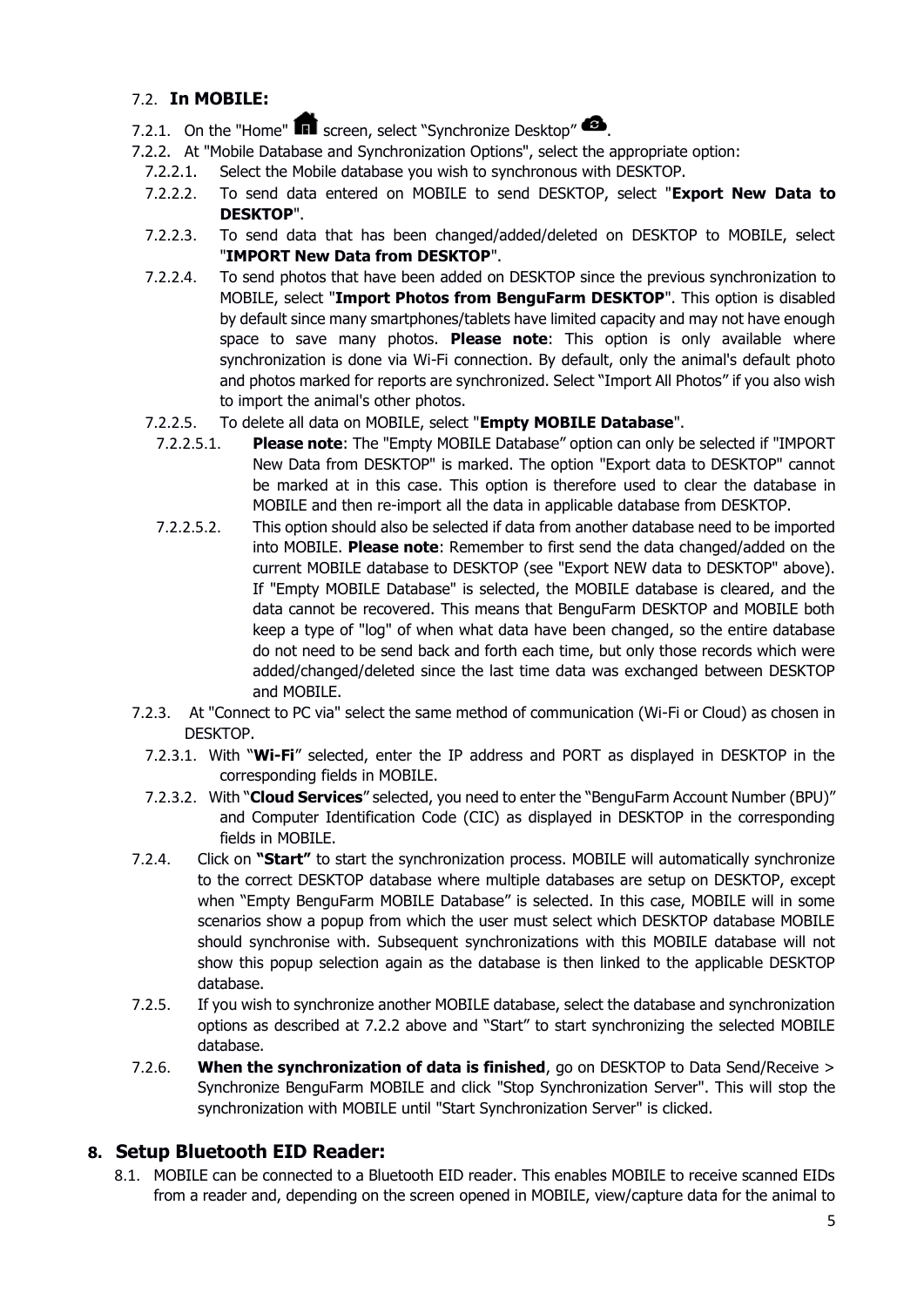which the EID is assigned. MOBILE for Android was tested with the Tru-Test SRS2, XRS2, Agrident AWR250, AWR300, APR250, APR500 and APR600 Bluetooth EID readers, though other Bluetooth readers would most probably work as well. EID readers without Bluetooth connectivity will NOT work. Mobile for iOS only works with the Tru-Test SRS2, XRS2, Agrident AWR250, AWR300 and APR600 readers.

- 8.2. Before you setup the scanner in MOBILE, follow the reader manufacturer's instructions on how to pair (connect) the applicable reader to your phone/tablet. This step is very important. MOBILE cannot connect to a reader if that reader has not been properly setup (paired) with your phone/tablet.
- 8.3. Once your phone/tablet is paired with the reader and your phone's/tablet's Bluetooth is enabled,

open MOBILE. From the "Home"  $\blacksquare$  screen, select "Setup EID Reader"  $\clubsuit$ .

8.4. If the reader is not listed in the "Select Bluetooth Reader" list, click on the Search icon

 $\mathbf Q$ . If you are using an Agrident AWR250, AWR300 or APR600 reader on iOS, either enable the "BLE Mode Connection" option before searching for connected readers connected with Bluetooth Mode set BLE or else make sure the Bluetooth mode is set to iAP and that the reader is connected to your iPhone / iPad at the iPhone's/iPad's Bluetooth settings. (**See Appendix A for detailed instructions**). If your reader is not listed, double check that your device's Bluetooth is enabled and that the reader is paired to your device, the reader is switched on and its Bluetooth is enabled. Certain readers also require changing settings on the reader itself when connecting to a different device it was previously connected to. On the Tru-Test SRS2 and XRS2 reader, make sure the Bluetooth output mode is NOT set to "Ticket". The advanced Bluetooth options should all be set to "Default". On the Agrident AWR250, AWR300 or APR600 reader, select the menu and go to Setup > Interface Setup > Bluetooth > Set BT Profile and select the "BLE" option (Apple users can also use iAP mode). (**See Appendix B for detailed instructions**).

- 8.5. Select the reader you want to use with MOBILE and enable the "Enable Bluetooth" option at the top of the screen.
- 8.6. Click the Connect Device icon  $\blacktriangleright$  to try connecting to the reader. If the connection is successful, most readers will display a Bluetooth icon on the reader and/or make a sound.
- 8.7. You may now test scan an EID. If successful, the EID will be displayed on the screen.
- 8.8. You may also enable the "Auto Save Task on EID Scan" option. This option is used with tasks (see later) which only has one non-common field which must be either a "Select Animal" or "Select Female Animal" animal. In such a case, when the EID is scanned and the animal is found, the applicable task is automatically saved. In other words, you do not need to click on the Save icon. A good example is a camp movement task. It has common fields for movement date, reason and camp move to. It has only a "Select Animal" as a non-common task field to select the animal that is being moved. In other tasks, such as a "Pregnancy Test", there are additional non-common task fields that must be entered for each animal, such as if the animal is pregnant or not, the period pregnant and the number of foetus. Scanning the animal will not automatically save the pregnancy test as these other non-common fields must be entered for the animal. Once entered, the user will have to click on the Save icon to save the pregnancy test.
- 8.9. Referring to the "Pregnancy Test" example above, you may specify a specific tag in the "EID Tag to use as Save Command" field. It must be an EID Tag which is not assigned to any animal. Scanning this EID Tag will Save the current task. In other words, it has the same effect as clicking on the Save icon. Such a tag can for example be kept in your pocket. You can either type in the tag number or click on the field and scan the tag.
- 8.10. Once your reader setup is done, click on the Save icon  $\Box$ .
- 8.11. MOBILE will automatically try to connect to Bluetooth EID Reader when entering the "View Animal"  $\blacksquare$  and "Enter Information"  $\blacksquare$  screens.
- 8.12. Reader connection can be lost for various reasons. If you are in the "Enter Information" screen and a connection has been lost, click on "Reconnect Reader"  $\blacktriangleright$  located top of screen (on Android device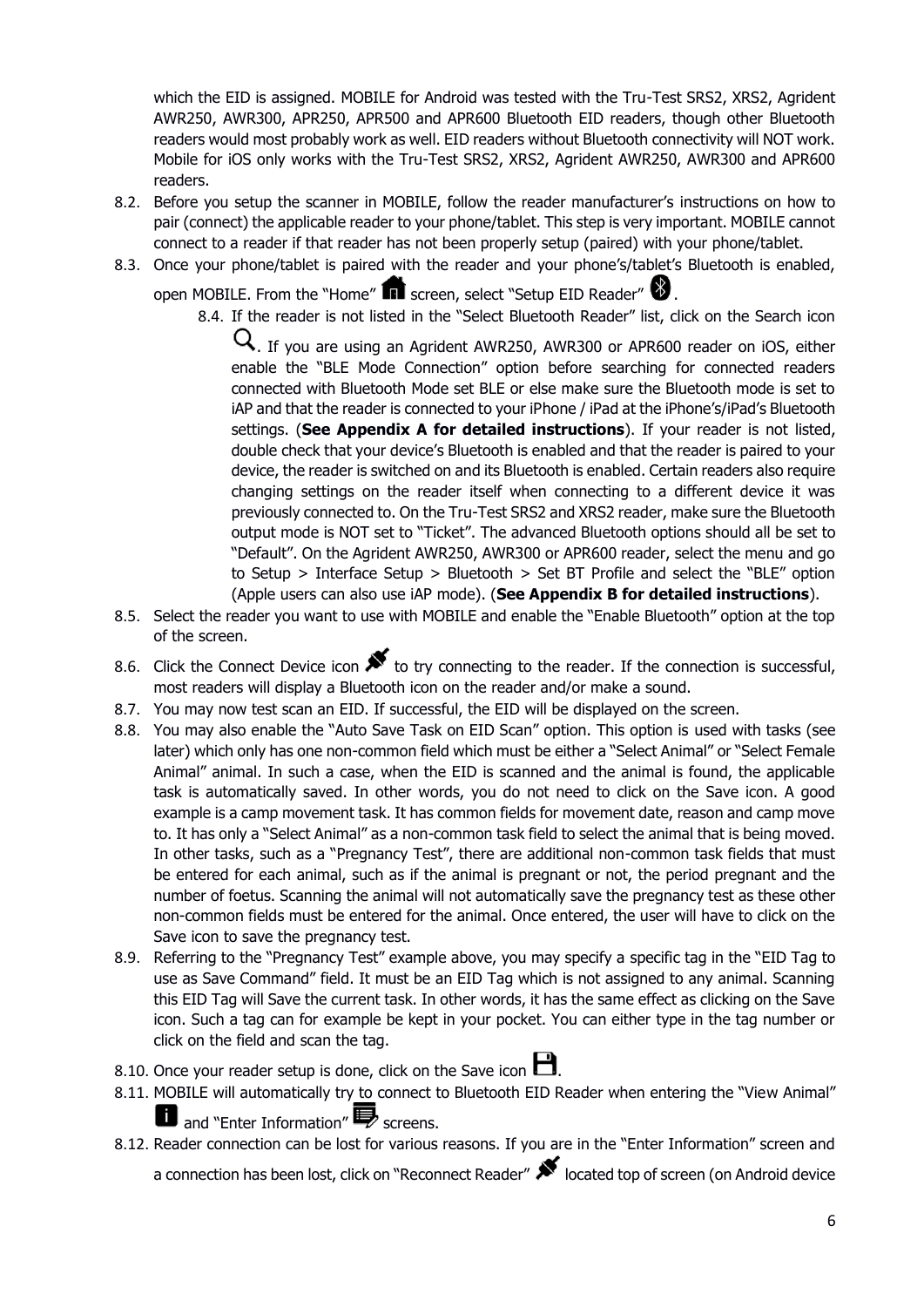located in the context menu "..." top right). It may be necessary to first "Disconnect Reader"  $\overrightarrow{ }$  if the "Reconnect Reader" is not successful.

# **9. View Animal Data:**

- 9.1. On the "Home"  $\blacksquare$  screen:
	- 9.1.1. At "Change Herd"  $\overline{\mathbf{S}}$  select the relevant herd.
	- 9.1.2. Select "View Animal"  $\blacksquare$ .
- 9.2. The screen menu (top left) contains all the active animals in the selected herd. You can filter this list by entering a part of an animal's IDnr in the "Search Animal" box. Click on the animal you wish to view.
- 9.3. When a Bluetooth EID reader is connected to MOBILE, you can also scan an EID tag to display the animal to which the EID is assigned.
- 9.4. You may also use the device's volume buttons to navigate to the next and previous animal in the active animal list.
- 9.5. The View Animal screen is divided into sections (tabs) to organise similar data together. The different tabs are displayed at the bottom of the screen. You can click on any of the tab icons to display the applicable tab page. Alternatively, you may swipe the screen left and right to "scroll" through the different tabs.
- 9.6. Due to limitations of the environment, only 5 tabs can be handled on the screen at a time. There are additional pages containing more data. To navigate to other pages of data, click on the More icon at the bottom right of the screen and select the applicable page. You can also switch between pages by swiping left and right on the screen.
- 9.7. Some additional notes:
	- 9.7.1. You can click on an animal in the pedigree to view that animal. Keep in mind that full data is only synchronised to MOBILE for active animals and their progeny. Clicking on a non-active pedigree animal will thus only display limited data.
	- 9.7.2. You can click on an animal in the progeny view to view that animal.
	- 9.7.3. Select "Back", located top of screen on your iPhone/iPad or from the context menu "..." top right on your Android phone/tablet, to navigate to the previously viewed animal.
	- 9.7.4. In photo view, swipe screen left and right to view the previous and next photo.
- 9.8. To go back to the "Home"  $\blacksquare$  screen, press on  $\blacksquare$  on your iPhone/iPad or press the "back" button on your Android phone/tablet.

# **10.Edit Tasks:**

- 10.1. MOBILE takes an approach of given the user the ability to define how data capturing screen must look and function. Each farm is different. What may be practical on one farm may not be practical or the norm on another farm. This is where tasks come in. A Task is a definition of just that  $-$  a specific task the user is performing on the farm and for which he/she wants to enter information on MOBILE. MOBILE has many pre-defined tasks. These tasks can be changed by the user, or the user can also setup his/her own tasks.
- 10.2. To change task definitions, go to "Edit Tasks"  $\bigotimes$  on the "Home" in screen. The list of tasks will be listed in the menu located top left of the screen. You can either click on one of the tasks you wish to edit or click on the Add Task icon **b** below the task list to **add your own task**. The

Delete Task icon  $\bullet$  is used to **delete the task** that is currently selected.

- 10.3. Once a task is selected or  $\bigcirc$  was clicked to add a new task, the task definition will be displayed. If you added your own task, you should give your task a name. The names of predefined tasks cannot be changed.
- 10.4. A task consists of a collection of fields. Each field corresponds to a specific piece of information you want to be able to capture when working with the task. For a pregnancy test, you for example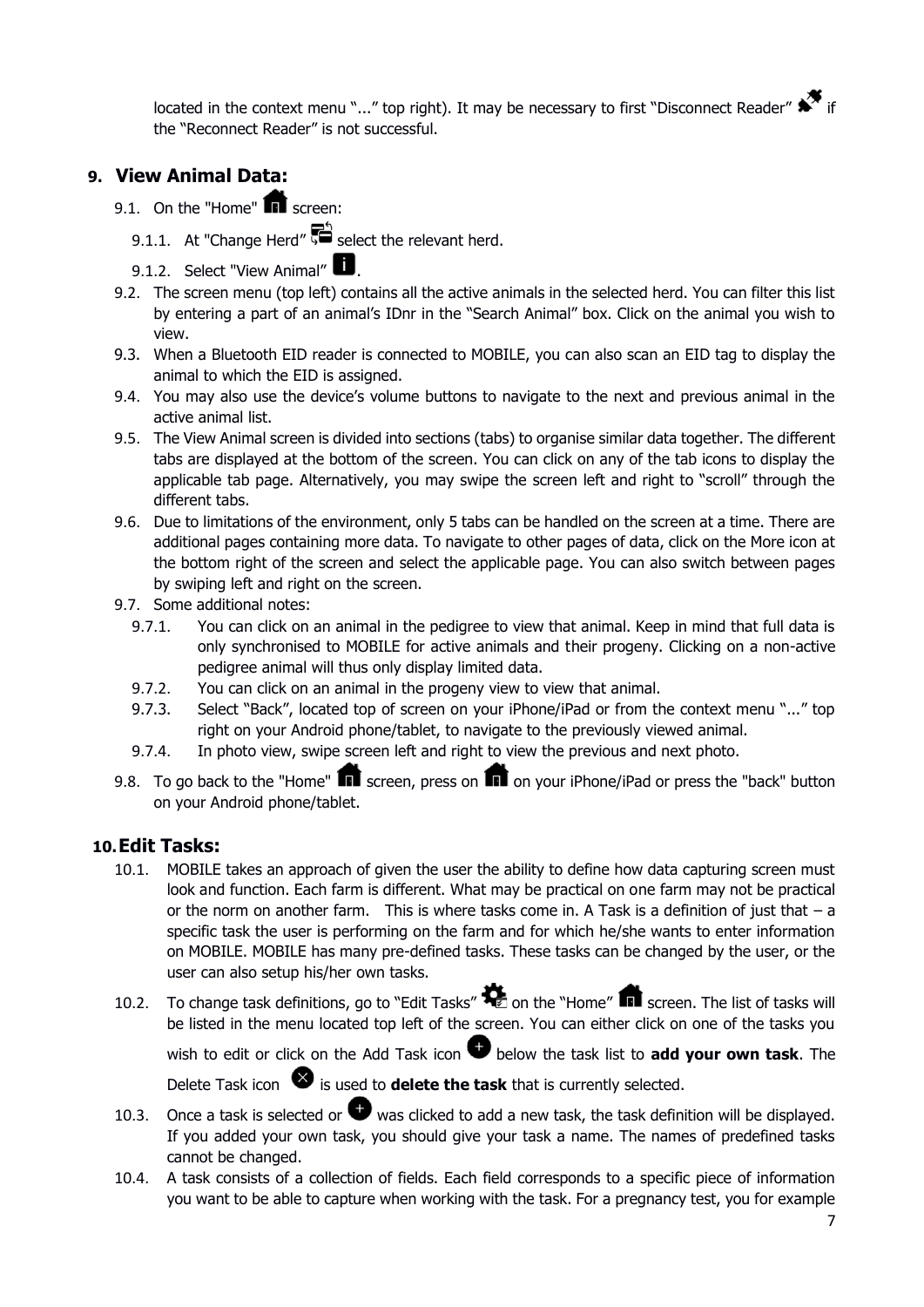may want to enter who did the pregnancy test, whether the animal is pregnant or not and what period the animal is pregnant. Another user may also want to enter the number of foetuses and yet another user may only want to enter if the animal is pregnant or not and none of the other information.

- 10.5. Usually, each task should have at least a "ALL: Recording Date" (the date the task was done) and a field to select the applicable animal, in other words either a "ALL: Select Animal" or "ALL: Select Female Animal" field.
- 10.6. Click on the Add Field icon **b** below the task definition to **add another field** to the task. The field will be added at the bottom of the existing task fields. You may be required to scroll down to see the added field. The new field will always be a "ALL: Recording Date" field. Each field in a task definition has three parts:
	- 10.6.1. **Data Field**  To change the data field, click on the field (default "ALL: Recording Date"). A list of available fields will be displayed. The fields are categorised and sorted by category and in category in chronological order. Scroll the list up and down and click on the data field you want to select. If you made a mistake or want to change the data field again, simply click on it again and select a different data field.
	- 10.6.2. **"Common Field"**  A task usually consists of two types of data. That which are the same for all (or at least most) of the animals and that data which are specific to each animal. Say you weigh animals. All the animals are weighed on the same date, but each animal's weight is different. It would be cumbersome to enter the weigh date for each animal. In such a case where a field is the same for all or most of the animals in a task, it is helpful to mark that field as a "Common Field". Common fields are created in a separate tab on the "Enter Information" screen. You can go to this "Common Fields" tab, enter the common fields and then go to the "Capture" tab. The "Capture" tab will contain all the fields not specified as common fields. In the weights example, the "Capture" tab will only contain a field to select the animal being weight and a field to enter the weight. The weigh date is in a separate tab and out of the way. You can thus then just concentrate on the fields specific per animal.

Another function of common fields is that they stay the same when the applicable record is saved. Non-common fields default back to their defaults upon saving. In the weights example, the weigh date will stay to the value entered by the user while the weight will be reset to 0 (zero) when saved – ready to enter the next weight for the next animal.

10.6.3. **"Enabled"** - Task fields can be removed by selecting the field (it will be highlighted orange)

and clicking on the Delete Field icon  $\bullet$  below the task fields. There can be circumstances where you temporarily do not want to enter certain type of data for a specific task. You could remove the field and add it again if you later want to enter the applicable information for the task at a next date. As an alternative, switch off the "Enabled" field. The field will then be excluded from the task when selecting the task in the "Enter Information" window.

- 10.7. You can also change **order of the fields** in the task. Select the field you want to move (it will be highlighted orange) and click on the Move Up and Move Down icons  $\bullet \bullet$  located to the right of the screen to move the field up and down.
- 10.8. If you want to **remove a field**, select the field and click on the Delete Field icon **a**t the bottom of the screen.
- 10.9. You may also temporarily **disable tasks** if you do not want to see that task in the "Enter Information" $\blacksquare$  screen. To disable a task, switch of the "Enabled" of the task (located top right next to the task name.
- 10.10. Click on the **Save** icon **buttom** right to save any changes you made to the task definition.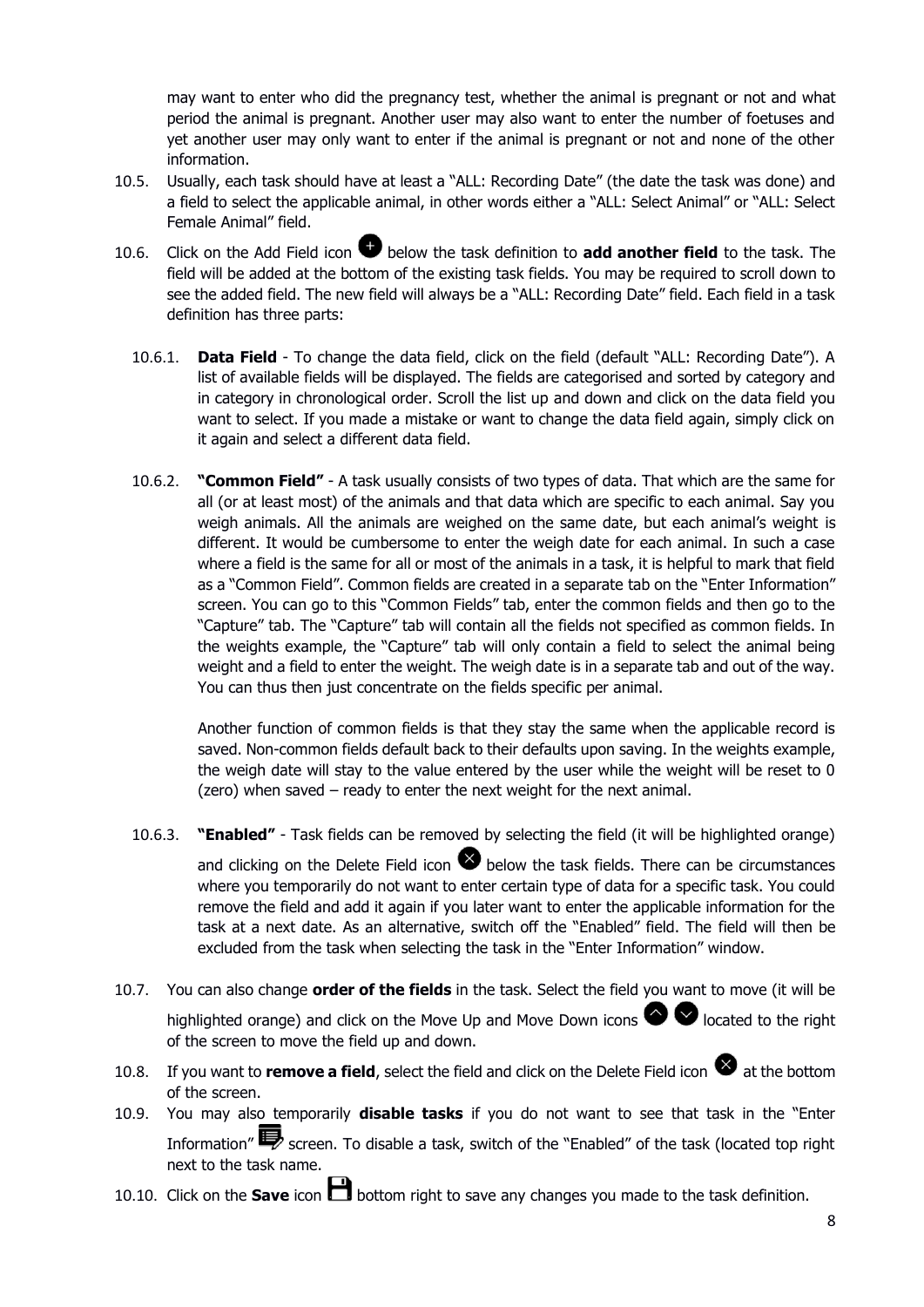10.11. To go back to the "Home"  $\blacksquare$  screen, click on  $\blacksquare$  on your iPhone/iPad or press the "back" button on your Android phone/tablet.

# **11. Record Data:**

- 11.1. From the "Home"  $\blacksquare$  screen, select "Record Data"  $\blacksquare$ . All the data in MOBILE is captured here. As described above, all the input screens are based on Task definitions as defined at "Edit Tasks"  $\sum_{n=1}^{\infty}$  If a Bluetooth EID Reader is setup  $\bigcirc$  , MOBILE will attempt to connect to the reader when the "Enter Information" screen is opened.
- 11.2. The list of tasks will be listed in the menu located top left of the screen. Select the task you want to enter data on. Once selected, the screen will be built according to the task definition. The screen is divided into 5 tabs. Session  $\overleftarrow{=}$ , Common Fields  $\overleftarrow{+}$ , Record  $\overrightarrow{=}$  and Compare  $\overrightarrow{ }$ . You do not need to work with all the tabs. At minimum Common Fields and Capture tabs will be used. You can move to the different tabs by clicking on the applicable tab icon or by swiping left and right to move to the previous and next tab.
- 11.3. **"Session"**  $\overleftarrow{=}$  You do not need to use sessions. A session is place where the list of animals for which data were entered, is saved. This list can be used to do a camp comparison and to add addition information for all the animals in a single step. More on this later. To add a new session,

click on the Add Session icon  $\bullet$ . Enter a name for the session and click on the Save Session icon

 $\Box$  below the session name. You may also click on the Cancel Add Session icon  $\times$  to cancel adding a new session. As an alternative, you can select to continue using an existing session by selecting that session from the drop-down at the top of the session tab page. As data is entered for animals, those animals will be added to the session. You can use the Sort icons to sort the

animals in the session on screen either by alphabetic order  $\equiv \downarrow$  or in order in which data was captured  $\biguplus$  for them.

One of the more powerful functions of sessions is the ability to add additional data for all the animals in the session. Say you did a camp movement and at the same time the animals were vaccinated. You may have recorded the camp movement and linked the recorded animals to a session. To enter a vaccination for all these animals is as easy as selecting the vaccination task and

defining the vaccination details (date, vaccine used, dose, etc) at "Common Fields" [4]. Then click

on the Multi Add icon  $\blacksquare$ . This will then add the vaccination for all the animals in the session. If the animals were vaccinated with multiple products, change the applicable common fields and Multi Add again. You can repeat this for as many types of data you require. It must be emphasized that Multi Add only makes sense where the applicable animals have the same data. It would for example not make sense to multi add weights as each animal's weight is different.

To delete a session, select the session and the click on the Delete Session icon  $\blacktriangleright$ .

- 11.4. **"Common Fields"** As described in the Edit Tasks section above, common fields are those fields in the tasks that is the same for all the animals. Normally you enter these fields only once and then go to "Capture" tab to select and enter data for each animal. You can however come back to common fields at any time and change some of the fields. Subsequent animals will get these new values when capturing data for them.
- 11.5. **"Record"** Here you select the animal for which data is entered. If there are any non-common fields for the task, you can enter that data here. Once done, click on the Save icon  $\Box$  to save the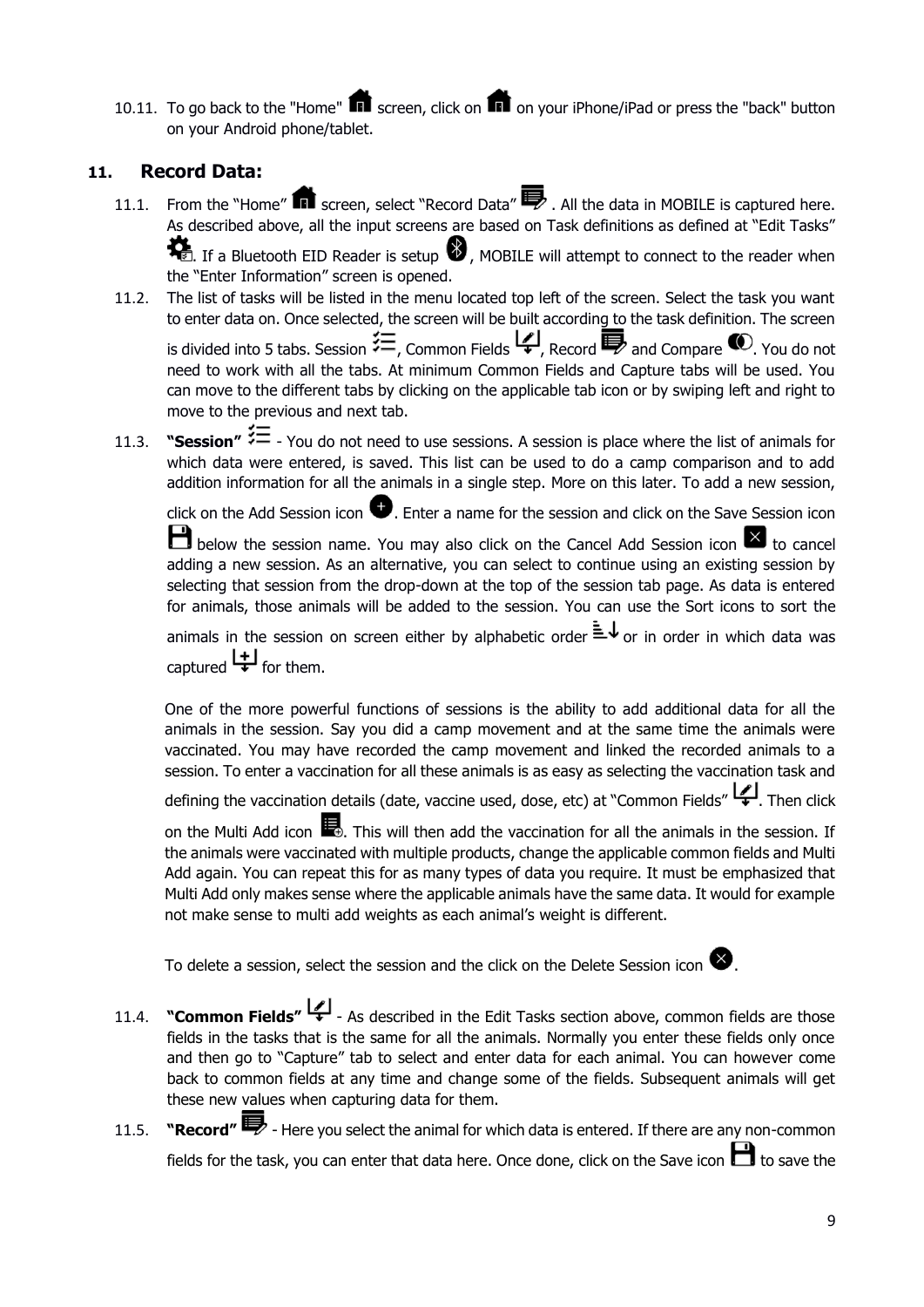task data to the selected animal. Once saved, the captured fields will reset to their default values while the common fields in the Common Fields tab will stay the same.

11.6. **"Animal View"** - The animal view tab is used to display information of the selected animal. You may want to see additional information of the animal you are working with for decision making purposes. Any of the tabs available at "View Animal Data" can be selected to be displayed in here.

To change the animal information tab, which is displayed here, click on  $\blacksquare$  on your iPhone/iPad or select "Select Animal View" from the context menu "..." top right on your Android phone/tablet.

- 11.7. **"Compare"**  $\bullet$  -The compare tab is used to do a camp comparison. Please note that you must use a session for this function to work. The animals in the session is compared to the camp selected at the top of the Compare tab page at "Compare to Camp" drop-down. The comparison is colour coded:
	- Green: The animal was found in the particular camp.
	- Orange: The animal was found but is assigned to another camp in the database.
	- Purple: The animal's status is non-active in the database.
	- Red: The animal was not found (i.e. missing) in the particular camp.
- 11.8. The "Record Data" screen can integrate with Bluetooth EID Readers. You must first setup a Bluetooth EID Reader at "Setup EID Reader"  $\bigcirc$  from the "Home"  $\bigcirc$  screen. The settings setup here would influence how the EID reader integrates with the "Enter Information" screen. Refer to section 8 of this manual. It is necessary point to a few specifics regarding EID readers and EIDs.
	- 11.8.1. The **"Registration (EID)"** can be used to register new animals in MOBILE while at the same time assigning an EID to them. The most probable scenario when this task will be used is new clients that do not have any animals in the database and wish to start loading animals in an empty database.
	- 11.8.2. Except for new clients that populate an empty database, new calves should be captured with the **"Calving" / "Lambing"** tasks and not one of the "Registration" tasks.
	- 11.8.3. There is a special **"EID Change"** task. This task will mostly be used if an animal has lost its EID and you want to assign a new EID to the animal. In such a case, select the "EID Change" task and go to the "Capture" tab page. "Select the Animal" whose tag must be changed. Then scan the new tag. A popup will appear which will ask your conformation if you wish to change the selected animal's EID to the scanned EID. Please note that if the scanned EID is assigned to another animal, that animal will be selected in the "Select Animal" field. The reason for this is that the animal who previously had the applicable EID, was never cancelled. You will first have to cancel that animal or just delete the EID, before assigning the EID to another animal.
	- 11.8.4. If **"Auto Save Task on EID Scan"** is selected at "Setup EID Reader", the task will automatically save when and EID is scanned and the task contains only one non-common field, which is either a "Select Animal" or "Select Female Animal" field.
	- 11.8.5. **VERY IMPORTANT:** An EID must be cancelled before it can be assigned to another animal. The "**Sales and Deaths"** task can be used for this. As an alternative you can use the "Edit Animal" task to set the animal's status to non-active and delete the EID. The "Sales and Deaths" task are however the preferable way as you build up additional historic data that is useful for reporting purposes.
	- 11.8.6. The "Record Data" screen has powerful, yet simple to use, **EID problem solving functions** build in. Depending on the task definition, when scanning an EID, some checks are done. In two scenarios the **EID Problem** screen will be displayed. Either an EID was scanned that could not be found in the database and the task also does not contain and EID input field or the EID was found but assigned to a non-active animal. The EID Problem solving screen gives an interface to sort out the problem. There are four options:
		- 11.8.6.1. **"Make Non-Active Animal Active"** In this scenario the applicable animal was mistakenly set non-active by the user. This option will change the animal's status to active. Click the Save icon  $\Box$  to save the changes.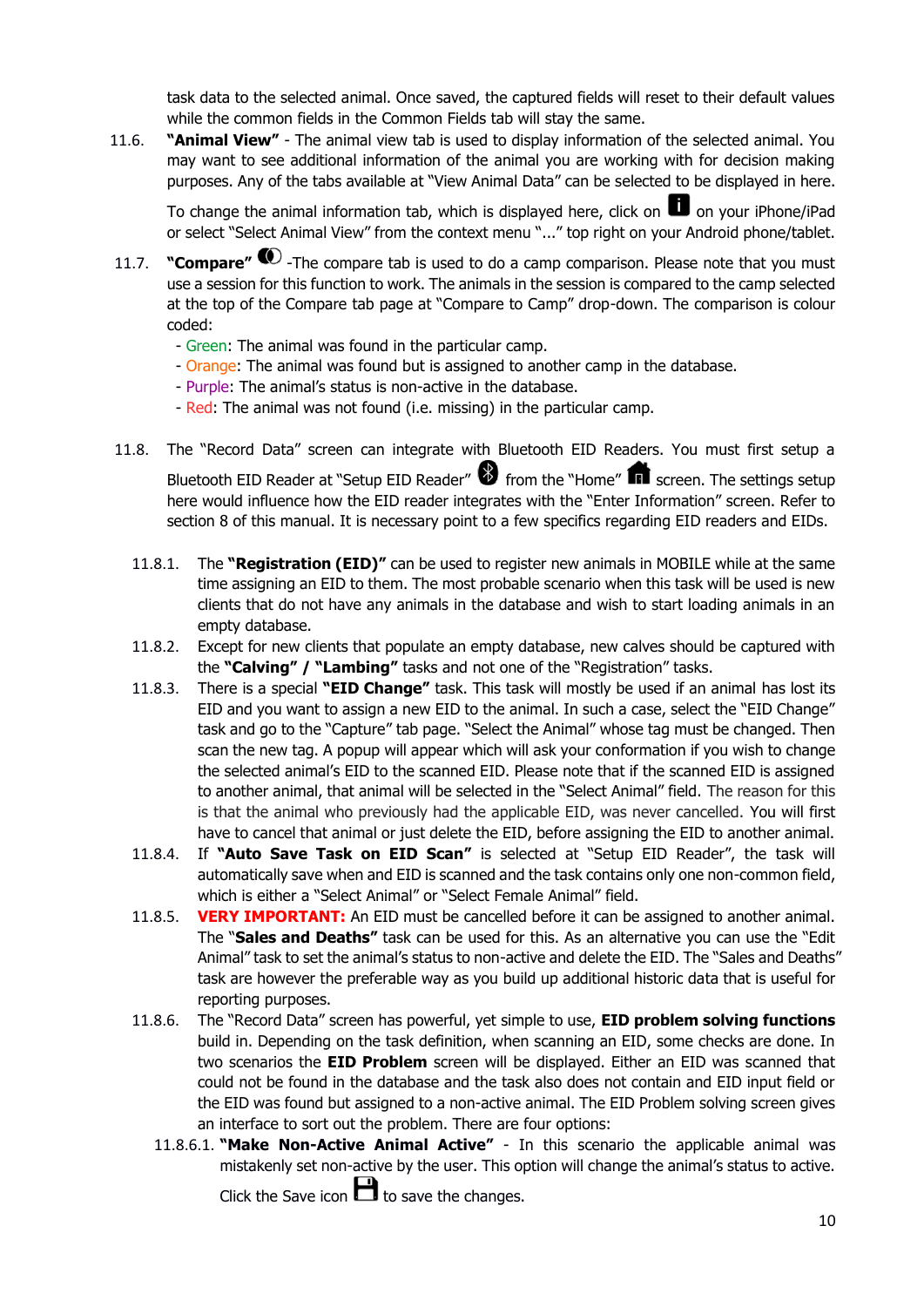11.8.6.2. **"Assign EID to Existing Animal"** - Here the EID was either not found or was assigned to a non-active animal. If assigned to a non-active animal, that animal was probably never cancelled. This option will remove the EID from the non-active animal if applicable and

assign it to animal you select that is already in the database. Click the Save icon  $\Box$  to save the changes.

11.8.6.3. **"Assign EID to New Animal"** - This is the same as the previous option, except that the animal to which you want to assign the EID, is not in the database. This option will display a few basic fields through which you can quickly create a new animal. The EID will be assigned to this animal and, if applicable, remove from the EID from the non-active animal.

Click the Save icon  $\Box$  to save the changes.

11.8.6.4.  $\times$  (Cancel) - In the above the options the problem is solved. You can however select to

cancel EID Problem solving by clicking on the Cancel icon  $\mathbb{X}$ . If the Cancel option is selected, nothing is done with the EID and no task data is saved with the scanned EID.

11.8.6.5. **"Ignore Unknown EID"** - This function should be used with caution and is meant for

special use purposes. This option is located towards the top of the "Session" tab  $\overline{\mathcal{F}}$ . When this option is switched on, the EID problem solving functions will be disabled. Nothing will in effect happen when such an EID is scanned, except that if a session is selected, that EID will be added to the session. No data will be saved with the scanned EID. This will be useful in a scenario where some animals of another farmer are on your farm and you do not wish to capture any data on MOBILE for them. The negative result is that potential problems are not identified. A better option would be not to enable this function and rather just cancel the EID Problem screen when it appears if one of these animals are scanned.

11.9. To go back to the "Home"  $\Box$  screen, click on  $\Box$  on your iPhone/iPad or press the "back" button

on your Android phone/tablet. You can now synchronise  $\bullet$  the newly captured data to your DESKTOP.

# **12. Count Group:**

The purpose of this feature is to easily take stock of animals in a specific camp or group.

- 12.1 On the home screen, select the "Count Group" icon  $\blacksquare$ .
- 12.2 At the top of the screen, select a camp or group. The animals will the listed and the number of animals will be displayed at the bottom left as "# Animals".
- 12.3 The animals can be counted by pressing the "+" (or "-" if counted incorrectly) at the bottom of the screen. The total number of animals counted will be displayed at the bottom right as " $#$ Counted".
- 12.4 If the number of animals counted does not correspond to the number supposed to be the camp or group, the animals can be checked in the list to determine which animal(s) are missing. The total number of animals checked will be displayed as "# Checked".
- 12.5 Animals Found in the Group / Animals Not Found / Animals Found in Another Group / Non-

active Animals Found can, if needed, be moved to a group or camp by selecting the  $\overline{\bullet\bullet}$  icon.

12.6 Data can, if needed, be recorded for Animals Found in the Group / Animals Not Found / Animals Found in Another Group / Non-active Animals Found by selecting the  $\mathbb{F}$  icon.

# **13. Taking Photos:**

You can also take photos of your animals with BenguFarm MOBILE. Photos are also synchronized back to BenguFarm DESKTOP during synchronisation with the "Export New Data to DESKTOP" option selected. To take photos, go to the "Home" **foll** screen and select "Take Photos" **foll** from the context

menu located top left. The photo view screen will open. Select the animal for which you want to take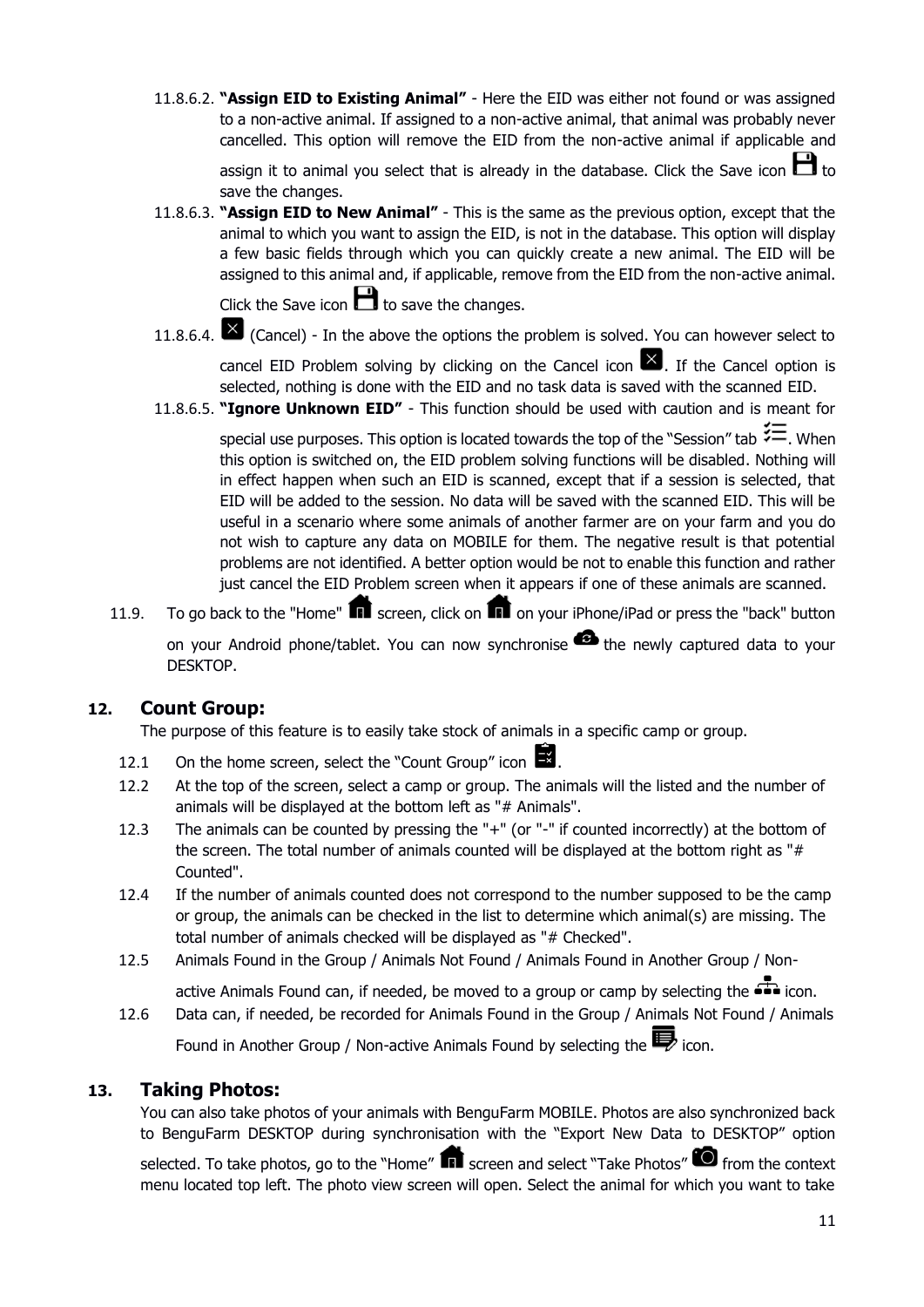a photo from the context menu located top left of screen and then click on the camera icon  $\Box$  centre bottom to take a photo for the selected animal. The device's photo app will open. Use the photo app as you would normally do to take a photo of the animal. Depending on the device and the camera app, you will be presented with an option to accept the photo or not. If accepted, control will be passed back to BenguFarm MOBILE and the photo linked to the selected animal. A default name will be

assigned to the photo. You may change the photo's name and click the Save icon  $\Box$  to save the new name. Click on the Cancel icon  $\overline{X}$  if you do not want to link the photo to the selected animal. To take another photo, simply repeat the process.

# **14. Advanced Options:**

BenguFarm MOBILE have additional options that adds functionality to other screens. To set-up these

advanced options, go to the "Home"  $\blacksquare$  screen and select "Advanced"  $\clubsuit$  from the context menu located top left. There are two advanced options that can be defined.

14.1. **"Alert when Animal in Group"** - This option is used when you want to be alerted when a selected or scanned animal is in a specific group. You may have pre-selected animals for some or other task and put those animals in a group in BenguFarm DESKTOP. BenguFarm MOBILE will display an alert "Animal in Alert Group" on a dark red background at the top of "View Animal" and "Enter Information" screens when the selected or scanned animal is in the specified group. Switch the "Alert when Animal in Group" option on and select the applicable group for which you want to

be alerted if an animal is in that group. Click on the Save icon  $\Box$  to save the settings.

- 14.2. **"Put Scanned Animals in Session"** This option is specifically meant to work with the View Animal  $\Box$  screen in association with a Bluetooth enabled EID reader  $\ddot{\bullet}$ . This gives the "View Animal" screen the same sessions functionality as the "Enter Information" screen whereby an animal would be put in the selected session when the animal is scanned. Please note that manually selecting an animal from the list of animals will not result in the animal to be added to the session. Switch the "Put Scanned Animals in Session" option on and select the applicable session. Click on the Save icon  $\Box$  to save the settings. Sessions can be added in the "Sessions" tab  $\varnothing$  in the "Enter Information" $\blacksquare$  screen.
- 14.3. **"Use Volume Buttons to Navigate Animals" -** This option allows you to navigate to the previous and next animal using the volume up and down buttons on the "View Animal" screen. The option is disabled by default on iPhones/iPads and enabled on Android phones/tablets.
- 14.4. **"Synchronisation Max Timeout (Seconds)"** This option is used to specify the maximum time MOBILE will wait for a response from the synchronisation server. Only change this time on advice of your agent. Click on the Save icon  $\Box$  to save the settings.

14.5. **"Data Capture Screen Load Delay (Seconds)"** - This option is used to specify how long the input fields take to become available on the data capture windows from the time a new animal or record is selected and prevents the capture of data before the screen load is complete. Entering data before the screen load is complete could result in the need to re-enter some of the data. On current generation phones/tablets this value can be decreased to make the data capture screens more responsive. Click on the Save icon  $\Box$  to save the settings.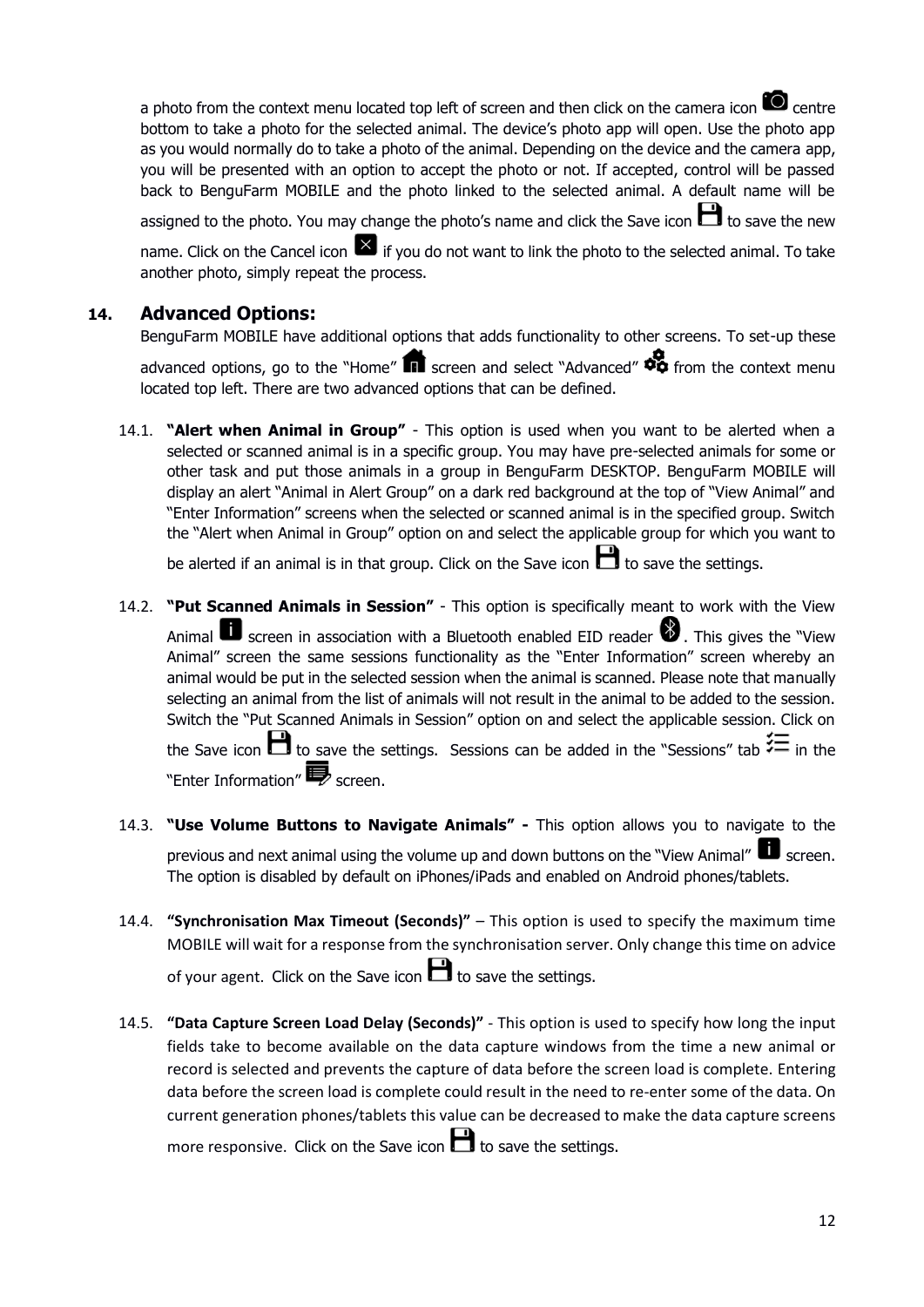14.6. **"Language (Needs App to Restart)"** – This option is used to change the language for the app. Select the preferred language and click on the Save icon  $\Box$  to save the settings. To display the selected language, close and restart the app.

oooOOOooo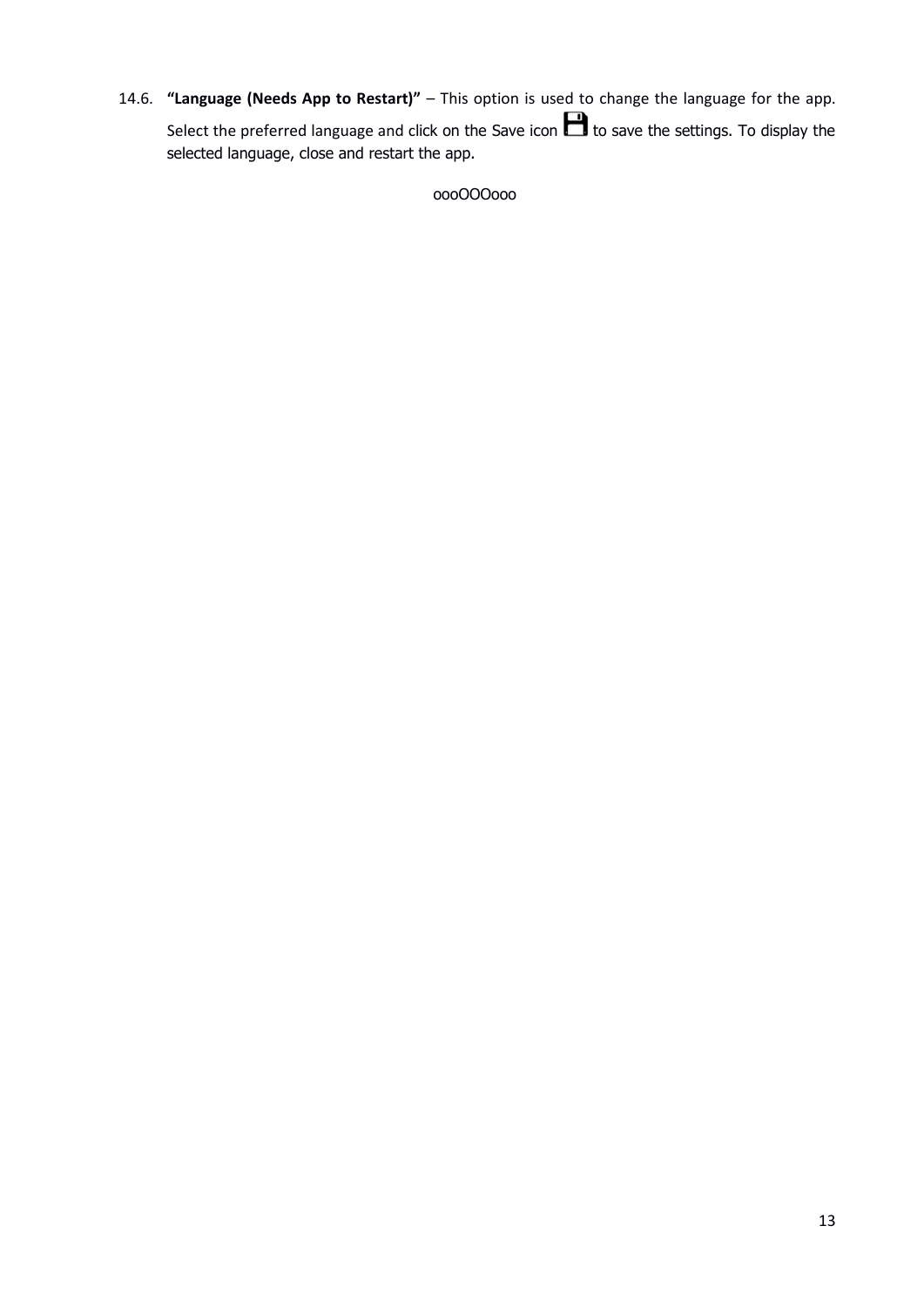# **Appendix A**

# **Detailed instructions to connect Agrident AWR250, AWR300, APR500 and APR600 EID Readers to BenguFarm Mobile on Apple iOS and Android devices**

# **AWR250, AWR300, APR600 and iPhone/iPad:**

**1. With AWR250, AWR300, APR600 set to iAP mode (Preferred method):** 

Please note that this option is only available for an AWR250, AWR300, APR600 that has the MFi chip used in combination with BenguFarm Mobile 1.10 and later. The APR500 does not work with BenguFarm Mobile for iOS.

#### **a. On AWR250, AWR300, APR600:**

Menu- Setup - Interface Setup - Bluetooth - Set BT Profile = iAP

#### **b. On iPhone/iPad:**

- Make sure Bluetooth is switch on.
- Follow AWR250, AWR300, APR600 instructions to pair the reader with iPhone/iPad.
- Connect to the AWR250, AWR300, APR600. BenguFarm Mobile cannot pick up the reader when set to iAP and it is not connected in the iPhone's/iPad's Bluetooth settings.

#### **c. In BenguFarm Mobile:**

- Setup EID Reader.
- Check "Enable Bluetooth".
- Check "BLE Mode Connection".
- Click Scan button (Magnification Glass icon bottom left).

BenguFarm Mobile will now scan for BLE devices.

- Once scan is done, click on "Select Bluetooth Reader" drop down and select the AWR250, AWR300, APR600.
- Click the Connect button (Connected plugs icon bottom, second from left).
- The reader should connect.
- You can now test scan an EID. The number should appear on screen in bold blue. Click the Save to save the settings (Disk icon bottom right).

#### **2. With AWR250, AWR300, APR600 set to BLE mode:**

#### **a. On AWR250, AWR300, APR600:**

Menu- Setup - Interface Setup - Bluetooth - Set BT Profile = BLE.

#### **b. On iPhone:**

Make sure bluetooth is switch on. Not necessary to pair AWR250, AWR300, APR600.

#### **c. In BenguFarm Mobile:**

- Setup EID Reader.
- Check "Enable Bluetooth".
- Click on "Select Bluetooth Reader" drop down and select the AWR250, AWR300, APR600.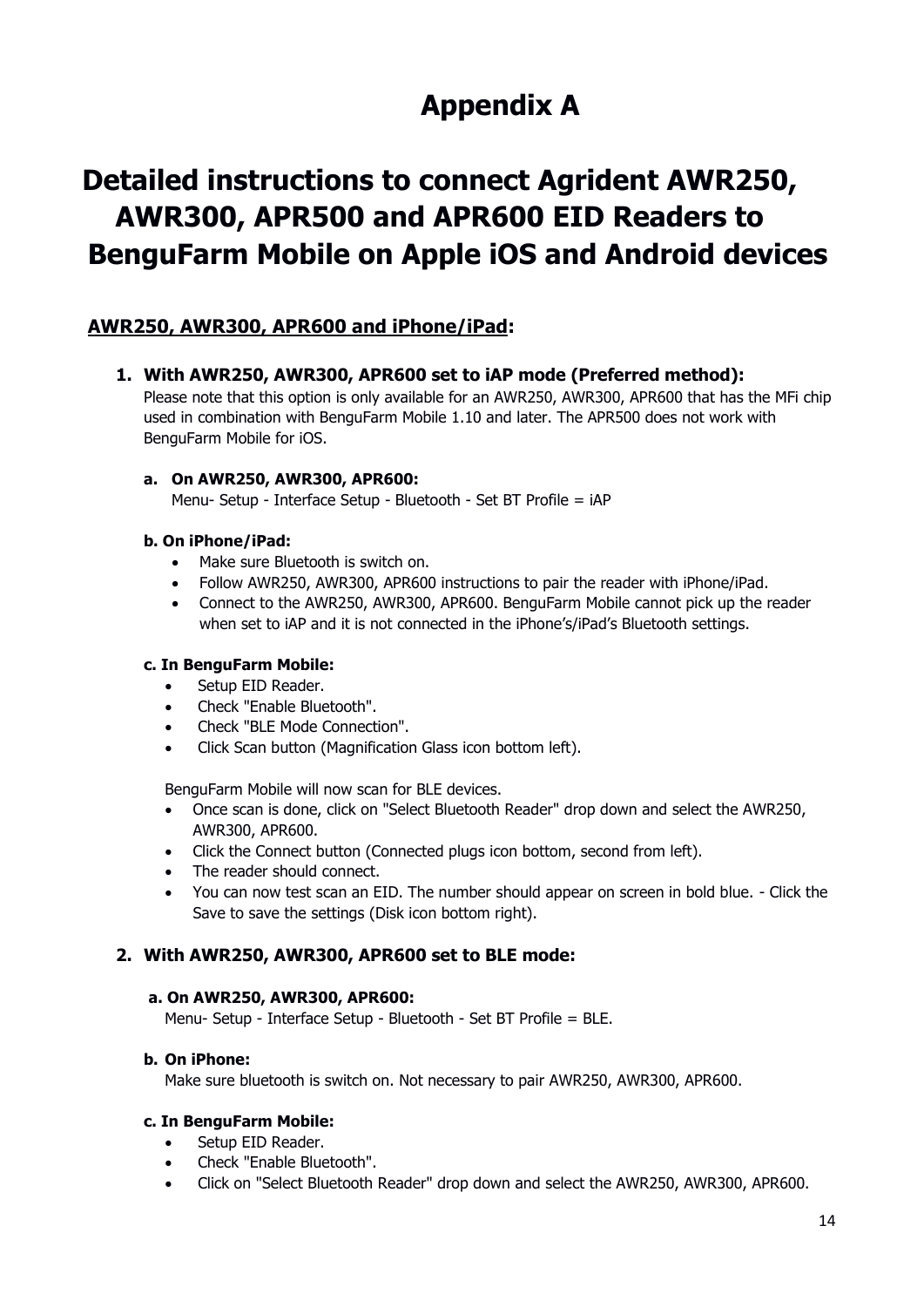- Click the Connect button (Connected plugs icon bottom, second from left).
- The reader should connect.
- You can now test scan an EID. The number should appear on screen in bold blue.
- Click the Save to save the settings (Disk icon bottom right).

### **AWR250, AWR300, APR500, APR600 and Android:**

#### **a. On AWR250, AWR300, APR500, APR600:**

Menu - Setup - Interface Setup - Bluetooth - Set BT Profile = SPP.

#### **b. On Android:**

- Make sure Bluetooth is switch on.
- Follow AWR250, AWR300, APR500, APR600 instructions to pair AWR250, AWR300, APR500, APR600 with Android Phone/Tablet.

#### **c. In BenguFarm Mobile:** (once APR600 is paired with your Android Device) :

- Setup EID Reader.
- Check "Enable Bluetooth".
- Click on "Select Bluetooth Reader" drop down and select the AWR250, AWR300, APR500, APR600.
- Click the Connect button (Connected plugs icon bottom, second from left).
- The reader should connect.
- You can now test scan an EID. The number should appear on screen in bold blue.
- Click the Save to save the settings (Disk icon bottom right).

#### oooOOOooo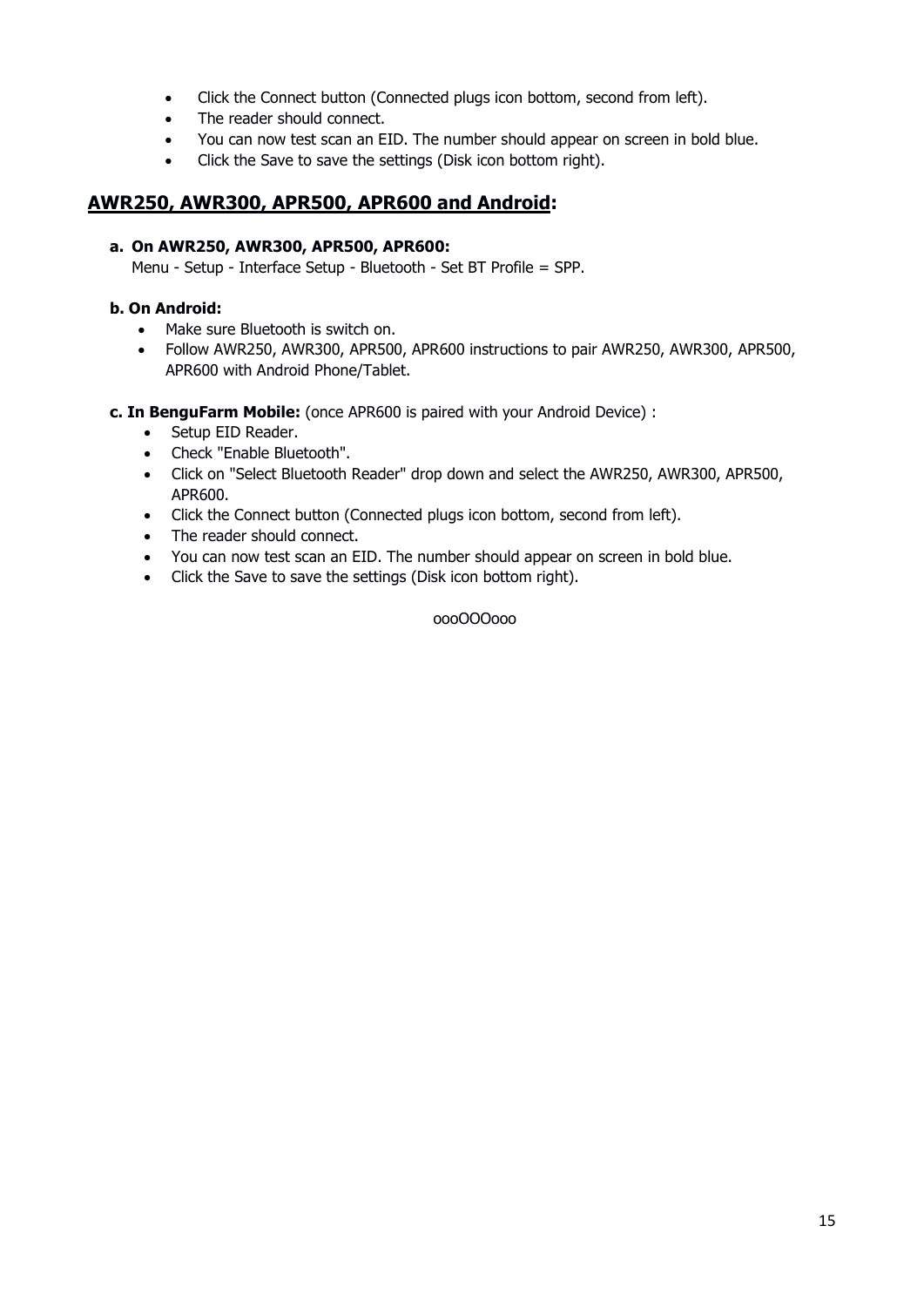# **Appendix B**

# **Detailed instructions to connect Tru-test SRS2 & XRS2 EID Readers to BenguFarm Mobile on Apple iOS and Android devices**

# **SRS2/XRS2 and iPhone/iPad:**

#### **1. a. On SRS2:**

- Settings Bluetooth Bluetooth = Auto
- Settings Bluetooth Advance Connect Mode = Auto
- Settings Tag Reading Tag Format = Decimal or Decimal2 or ISO

#### **1. b. On XRS2:**

- Settings Bluetooth Bluetooth = Auto
- Settings Bluetooth Advance Connect Mode = Default
- Settings Bluetooth Advance Output = Default
- Settings Tag Reading Tag Format = Decimal or Decimal2 or ISO

#### **2. On iPhone/iPad:**

- Make sure Bluetooth is switch on.
- In the iPhone/iPad's Bluetooth settings screen, pair and connect to the reader. A blue light will appear on the reader when connected. This is very important. BenguFarm MOBILE cannot pick up the reader if it is not connected.
- **3. In BenguFarm Mobile:** (once SRS2/XRS2 is CONNECTED blue light on to your iPhone/iPad):

• Setup EID Reader.

- Check "Enable Bluetooth".
- Uncheck "BLE Mode".
- Click on "Select Bluetooth Reader" drop down and select the SRS2 reader.
- Click the Connect button (Connected plugs icon bottom, second from left).
- The reader should connect.
- You can now test scan an EID. The number should appear on screen in bold blue.
- Click the Save to save the settings (Disk icon bottom right).

# **SRS2/XRS2 and Android smartphone/tablet:**

#### **1. a. On SRS2:**

- Settings Bluetooth Bluetooth = Auto
- Settings Bluetooth Advance Connect Mode = Auto
- Settings Tag Reading Tag Format = Decimal or Decimal2 or ISO

#### **1. b. On XRS2:**

- $\bullet$  Settings Bluetooth Bluetooth = Auto
- Settings Bluetooth Advance Connect Mode = Default